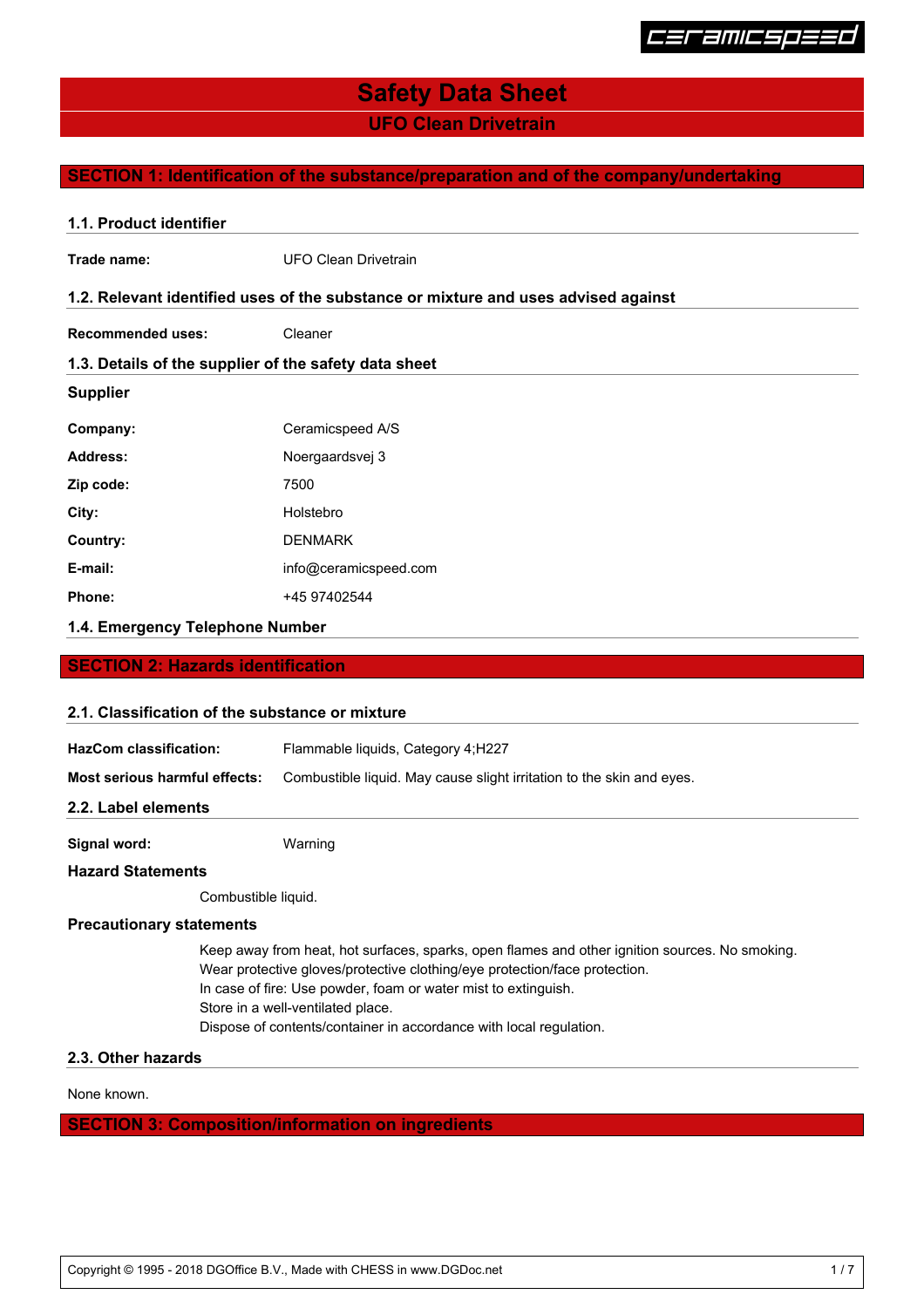

## **UFO Clean Drivetrain Safety Data Sheet**

#### **3.2. Mixtures**

|                                   |              |                          | . |
|-----------------------------------|--------------|--------------------------|---|
| 2-etl<br>acetate<br>TIGY A<br>VII | ററാ<br>−∪ອ−ພ | $-\alpha$<br><u>ບ /0</u> |   |

**Ingredient comments:** None.

## **SECTION 4: First aid measures**

#### **4.1. Description of first aid measures**

| Inhalation:          | Seek fresh air.                                                                                                                                                                                          |
|----------------------|----------------------------------------------------------------------------------------------------------------------------------------------------------------------------------------------------------|
| Ingestion:           | Wash out mouth thoroughly and drink 1-2 glasses of water in small sips. Seek medical<br>advice in case of persistent discomfort.                                                                         |
| <b>Skin contact:</b> | Remove contaminated clothing, watch and jewellery. Wash skin with soap and water. Seek<br>medical advice in case of persistent discomfort.                                                               |
| Eye contact:         | Flush with water (preferably using eye wash equipment) until irritation subsides. Seek<br>medical advice if symptoms persist.                                                                            |
| Burns:               | Flush with water until pain ceases. Remove clothing that is not stuck to the skin – seek<br>medical advice/transport to hospital. If possible, continue flushing until medical attention is<br>obtained. |
| General:             | Bring the safety data sheet or label when seeking medical advice.                                                                                                                                        |

#### **4.2. Most important symptoms and effects, both acute and delayed**

May cause slight irritation to the skin and eyes.

#### **4.3. Indication of any immediate medical attention and special treatment needed**

Treat symptoms. No special immediate treatment required.

## **SECTION 5: Fire-fighting measures**

#### **5.1. Extinguishing media**

**media:**

**Suitable extinguishing media:** Extinguish with powder, foam or water mist. Use water or water mist to cool non-ignited stock. **Unsuitable extinguishing** Do not use a jet of water, as it may spread the fire.

#### **5.2. Special hazards arising from the substance or mixture**

Product decomposes in fire conditions or when heated to high temperatures, and inflammable and toxic gases may be released.

## **5.3. Advice for fire-fighters**

Move containers from danger area if it can be done without risk. Avoid inhalation of vapor and smoke gases - seek fresh air. Wear Self-Contained Breathing Apparatus (SCBA) with chemical resistant gloves.

## **SECTION 6: Accidental release measures**

### **6.1. Personal precautions, protective equipment and emergency procedures**

**For non-emergency personnel:** Stop leak if this can be done without risk. Wear safety goggles if there is a risk of eye splash. Wear gloves.

For emergency responders: In addition to the above: Normal protective clothing is recommended.

Copyright © 1995 - 2018 DGOffice B.V., Made with CHESS in www.DGDoc.net 2 / 7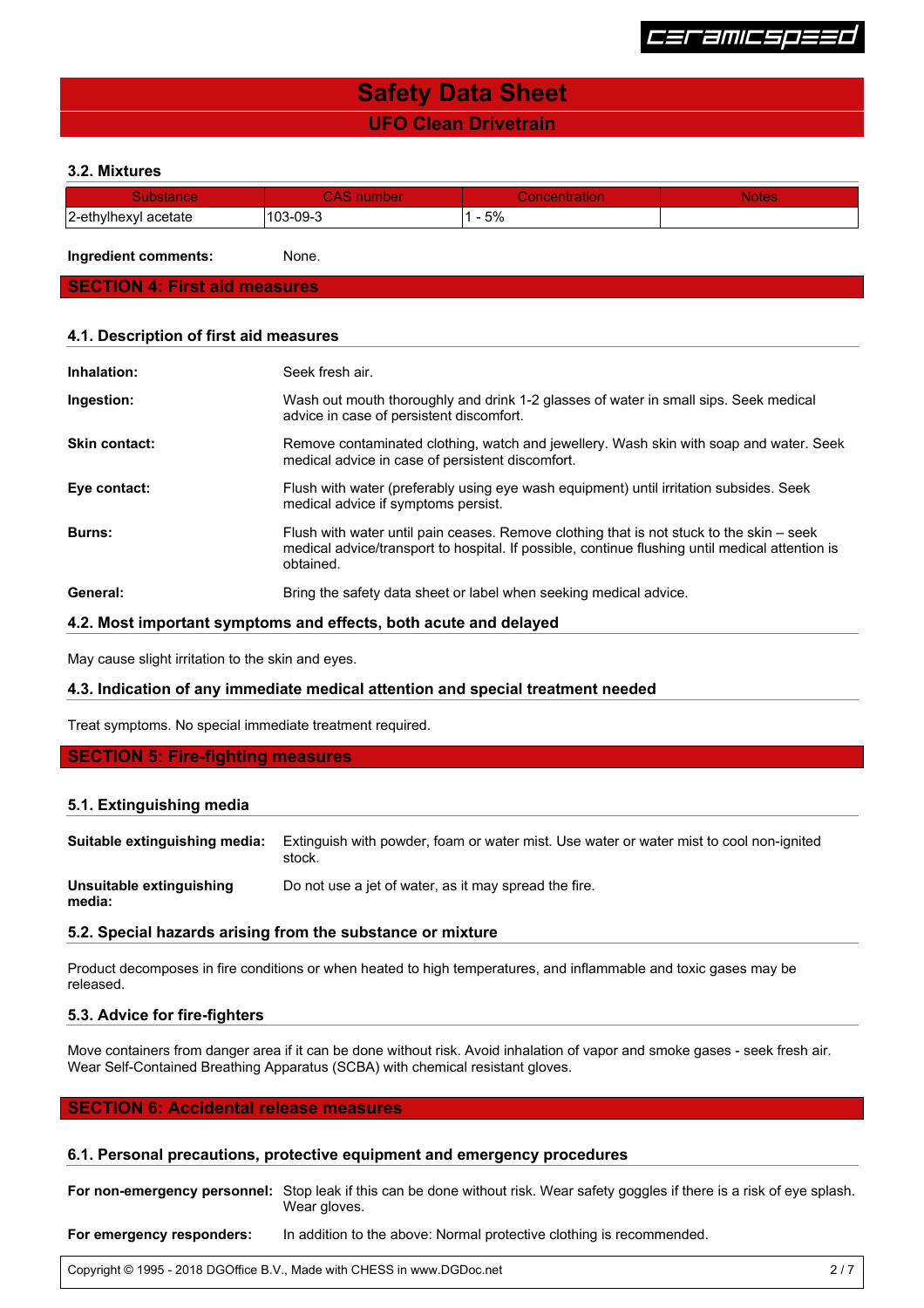

**UFO Clean Drivetrain**

## **6.2. Environmental precautions**

Prevent spillage from entering drains and/or surface water.

### **6.3. Methods and material for containment and cleaning up**

Contain and absorb spills using sand or other absorbent material and transfer to suitable waste containers. Wipe up minor spills with a cloth.

## **6.4. Reference to other sections**

See section 13 for instructions on disposal. See section 8 for type of protective equipment.

## **SECTION 7: Handling and storage**

#### **7.1. Precautions for safe handling**

Use the product under well-ventilated conditions. Running water and eye wash equipment should be available. Wash hands before breaks, before using restroom facilities, and at the end of work.

#### **7.2. Conditions for safe storage, including any incompatibilities**

The product should be stored safely, out of reach of children and away from food, animal feeding stuffs, medicines, etc.

## **7.3. Specific end use(s)**

None.

#### **SECTION 8: Exposure controls/personal protection**

| 8.1. Control parameters                                                 |                                                                                                                                                                   |
|-------------------------------------------------------------------------|-------------------------------------------------------------------------------------------------------------------------------------------------------------------|
| <b>Occupational exposure limit:</b>                                     | Contains no substances subject to reporting requirements                                                                                                          |
| <b>Measuring methods:</b>                                               | Compliance with the stated occupational exposure limits may be checked by occupational<br>hygiene measurements.                                                   |
| Legal basis:                                                            | ACGIH Threshold Limit Values (TLV's) and Biological Exposure Indices (BEI's), 2017. OSHA<br>29 CFR part 1910.1000, table Z1-Z3, Limits for Air Contaminants 2006. |
| 8.2. Exposure controls                                                  |                                                                                                                                                                   |
| Appropriate engineering<br>controls:                                    | Wear the personal protective equipment specified below.                                                                                                           |
| eye/face protection:                                                    | <b>Personal protective equipment,</b> Wear safety goggles if there is a risk of eye splash.                                                                       |
| hand protection:                                                        | <b>Personal protective equipment, Plastic or rubber gloves recommended.</b>                                                                                       |
| Personal protective equipment, Not required.<br>respiratory protection: |                                                                                                                                                                   |
| <b>Environmental exposure</b><br>controls:                              | Ensure compliance with local regulations for emissions.                                                                                                           |
| <u> Amarika Bilingeri</u>                                               | the contract of the contract of the contract of the contract of the contract of                                                                                   |

#### **SECTION 9: Physical and chemical properties**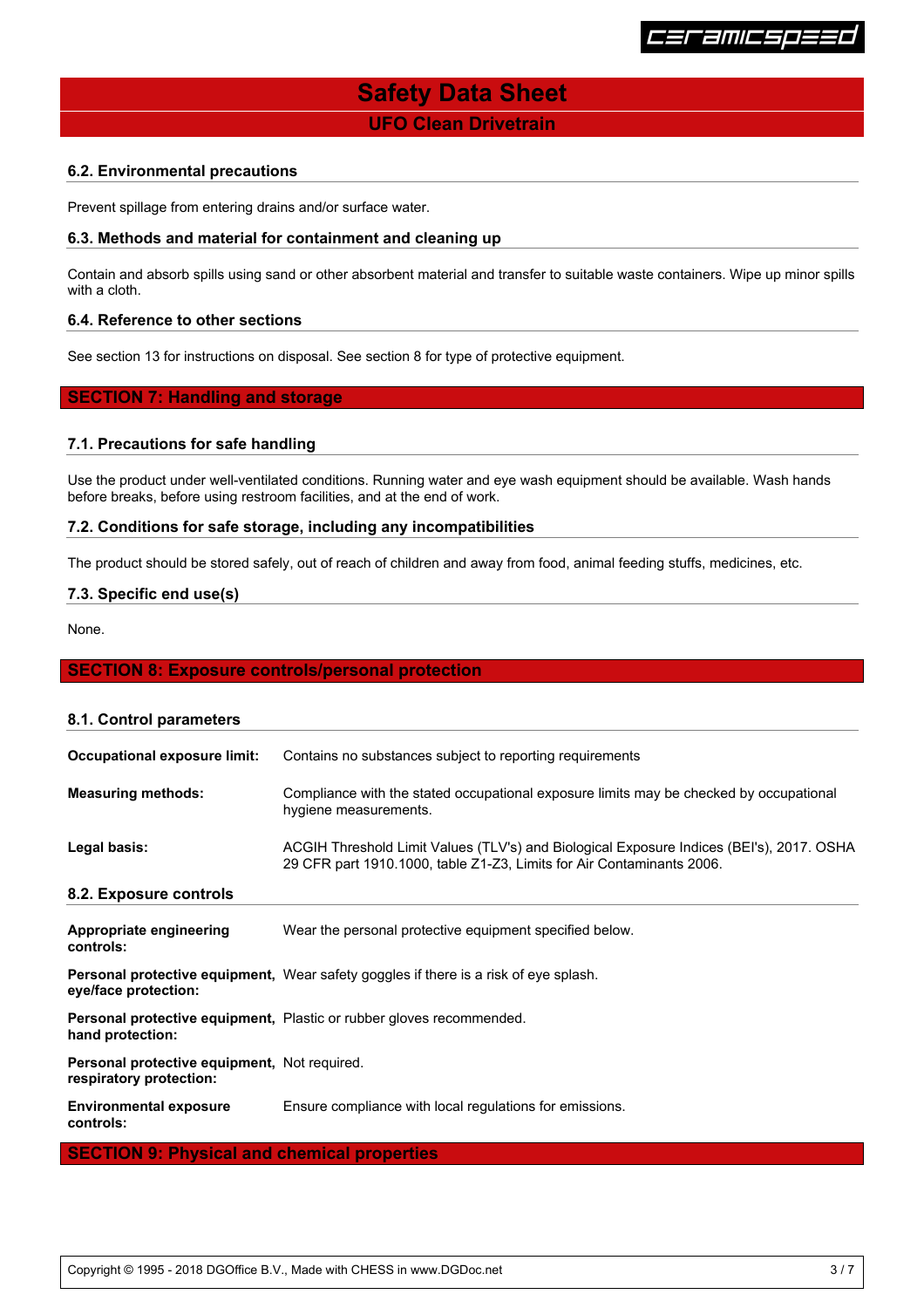

## **UFO Clean Drivetrain**

## **9.1. Information on basic physical and chemical properties**

| <b>Parameter</b>                        | <b>Value/unit</b>                       |                |  |
|-----------------------------------------|-----------------------------------------|----------------|--|
| State                                   | Liquid                                  |                |  |
| Colour                                  | Yellowish                               |                |  |
| Odour                                   | Mild                                    |                |  |
| Solubility                              | Not miscible with the following: Water. |                |  |
| Explosive properties                    | Non-explosive                           |                |  |
| Oxidising properties                    | Non-oxidising.                          |                |  |
| Parameter                               | Value/unit                              | <b>Remarks</b> |  |
| pH (solution for use)                   | No data                                 |                |  |
| pH (concentrate)                        | No data                                 |                |  |
| Melting point                           | No data                                 |                |  |
| Freezing point                          | No data                                 |                |  |
| Initial boiling point and boiling range | No data                                 |                |  |
| <b>Flash Point</b>                      | 75 °C                                   | 167 F          |  |
| Evaporation rate                        | No data                                 |                |  |
| Flammability (solid, gas)               | No data                                 |                |  |
| <b>Flammability limits</b>              | No data                                 |                |  |
| <b>Explosion limits</b>                 | No data                                 |                |  |
| Vapour pressure                         | No data                                 |                |  |
| Vapour density                          | No data                                 |                |  |
| Relative density                        | No data                                 |                |  |
| Partition coefficient n-octonol/water   | No data                                 |                |  |
| Auto-ignition temperature               | No data                                 |                |  |
| Decomposition temperature               | No data                                 |                |  |
| Viscosity                               | No data                                 |                |  |
| Odour threshold                         | No data                                 |                |  |

## **9.2 Other information**

**Other Information:** None.

## **SECTION 10: Stability and reactivity**

## **10.1. Reactivity**

No known data.

**10.2. Chemical stability**

The product is stable when used in accordance with the supplier's directions.

## **10.3. Possibility of hazardous reactions**

None known.

## **10.4. Conditions to avoid**

None known.

## **10.5. Incompatible materials**

None known.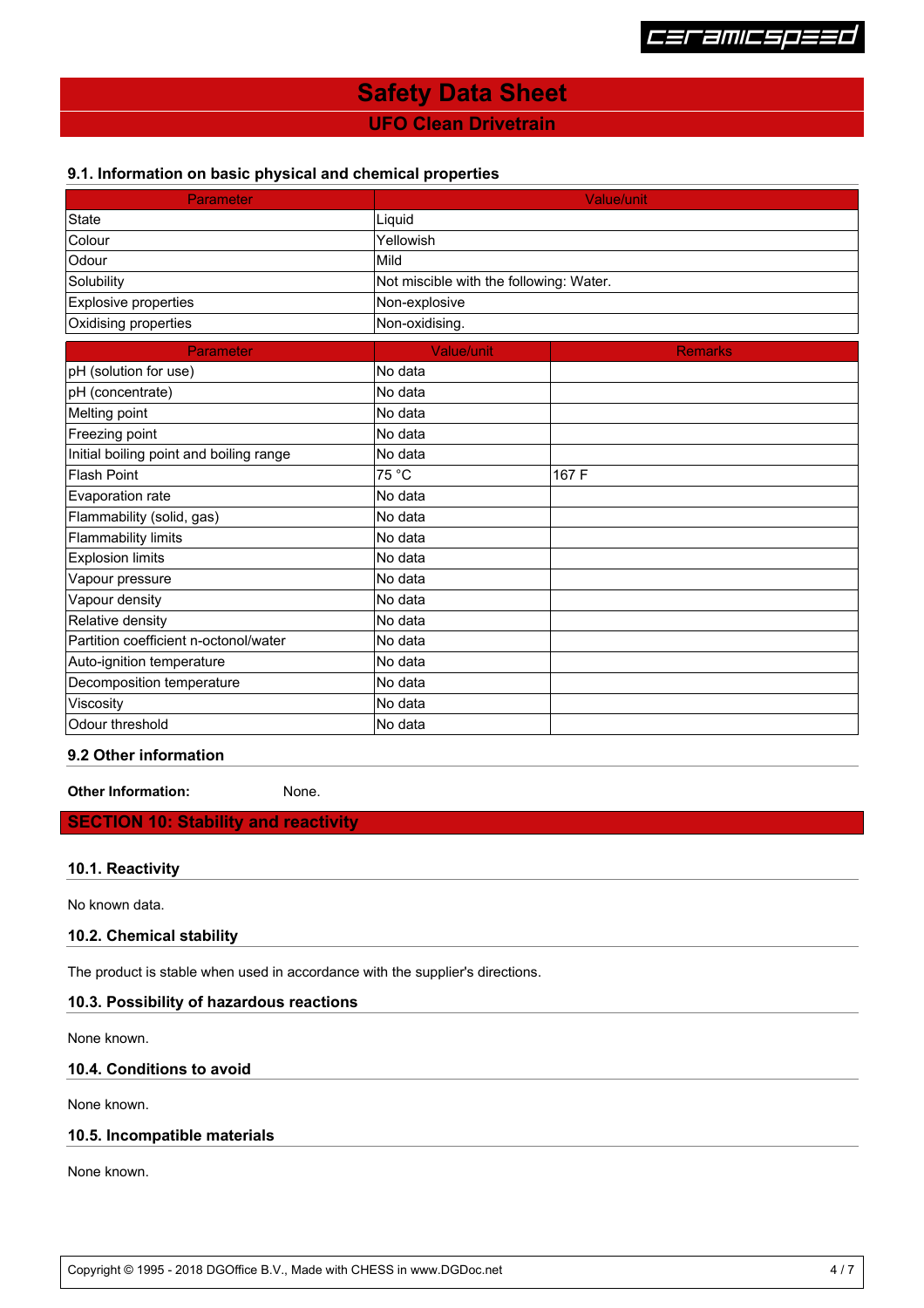

**UFO Clean Drivetrain**

## **10.6. Hazardous decomposition products**

Product decomposes in fire conditions or when heated to high temperatures, and inflammable and toxic gases may be released.

## **SECTION 11: Toxicological information**

## **11.1. Information on toxicological effects**

| Acute toxicity - oral:                                     | Ingestion may cause discomfort. The product does not have to be classified. Test data are<br>not available.                                                                        |  |  |  |
|------------------------------------------------------------|------------------------------------------------------------------------------------------------------------------------------------------------------------------------------------|--|--|--|
| <b>Acute toxicity - dermal:</b>                            | The product does not have to be classified. Test data are not available.                                                                                                           |  |  |  |
| Acute toxicity - inhalation:                               | The product does not have to be classified. Test data are not available.                                                                                                           |  |  |  |
| <b>Skin corrosion/irritation:</b>                          | May cause slight irritation. The product does not have to be classified. Test data are not<br>available.                                                                           |  |  |  |
| Serious eye damage/eye<br><i>irritation:</i>               | Temporary irritation. The product does not have to be classified. Test data are not available.                                                                                     |  |  |  |
| <b>Respiratory sensitisation or</b><br>skin sensitisation: | The product does not have to be classified. Test data are not available.                                                                                                           |  |  |  |
| Germ cell mutagenicity:                                    | The product does not have to be classified. Test data are not available.                                                                                                           |  |  |  |
| <b>Carcinogenic properties:</b>                            | This product does not contain any carcinogens or potential carcinogens as listed by OSHA,<br>IARC or NTP. The product does not have to be classified. Test data are not available. |  |  |  |
| <b>Reproductive toxicity:</b>                              | The product does not have to be classified. Test data are not available.                                                                                                           |  |  |  |
| <b>Single STOT exposure:</b>                               | The product does not have to be classified. Test data are not available.                                                                                                           |  |  |  |
| <b>Repeated STOT exposure:</b>                             | The product does not have to be classified. Test data are not available.                                                                                                           |  |  |  |
| <b>Aspiration hazard:</b>                                  | The product does not have to be classified. Test data are not available.                                                                                                           |  |  |  |
| Other toxicological effects:                               | None known.                                                                                                                                                                        |  |  |  |

## **SECTION 12: Ecological information**

## **12.1. Toxicity**

The product does not have to be classified. Test data are not available.

## **12.2. Persistence and degradability**

Test data are not available.

## **12.3. Bioaccumulative potential**

Test data are not available.

## **12.4. Mobility in soil**

Test data are not available.

## **12.5. Results of PBT and vPvB assessment**

Copyright © 1995 - 2018 DGOffice B.V., Made with CHESS in www.DGDoc.net 5 / 7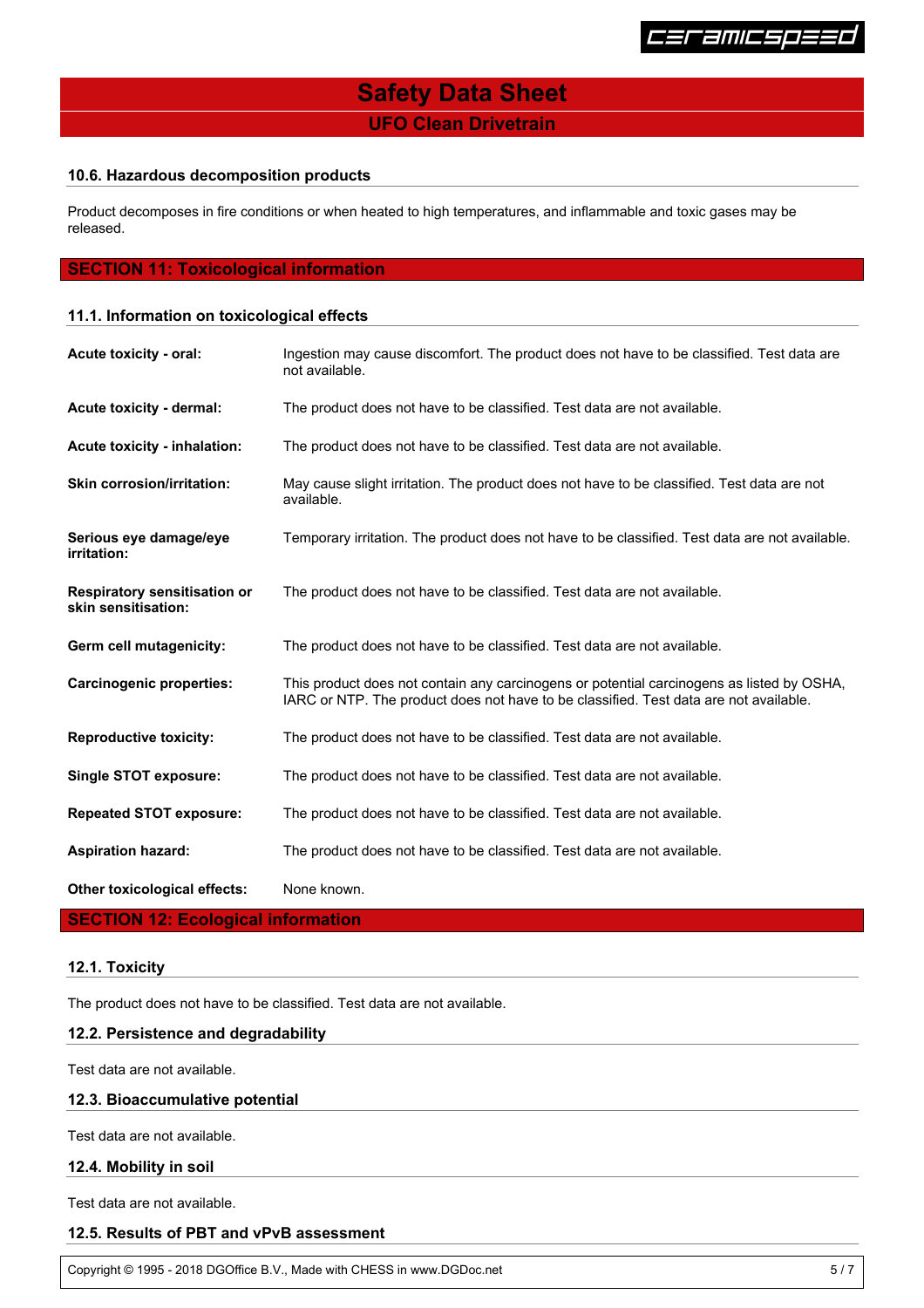

## **UFO Clean Drivetrain Safety Data Sheet**

No assessment has been made.

#### **12.6. Other adverse effects**

None known.

## **SECTION 13: Disposal considerations**

#### **13.1. Waste treatment methods**

Avoid discharge to drain or surface water. Uncleansed packaging is to be disposed of via the local waste-removal scheme. Empty, cleansed packaging should be disposed of for recycling. If this product as supplied becomes a waste, it meets the criteria of a hazardous waste as defined under the Resource Conservation and Recovery Act (RCRA) 40 CFR 261. ID number: D001. Disposal should be in accordance with applicable regional, national and local laws and regulations. Local regulations may be more stringent than regional or national requirements.

#### **Category of waste:**

## **SECTION 14: Transport information**

| 14.1. UN-No.:            | Not applicable. |
|--------------------------|-----------------|
| 14.2. UN proper shipping | Not applicable. |
| name:                    |                 |
| 14.3. Transport hazard   | Not applicable. |
| class(es):               |                 |

**14.4. Packing group:** Not applicable. Not applicable. **14.5. Environmental hazards:**

Not applicable.

#### **14.6. Special precautions for user**

None.

### **14.7. Transport in bulk according to Annex II of MARPOL and the IBC Code**

Not applicable.

## **SECTION 15: Regulatory information**

#### **15.1. Safety, health and environmental regulations/legislation specific for the substance or mixture**

| <b>Special Provisions:</b>                                | None                                                         |  |  |
|-----------------------------------------------------------|--------------------------------------------------------------|--|--|
| <b>Proposition 65</b>                                     |                                                              |  |  |
| <b>Chemicals known to cause</b><br>cancer:                | None of the ingredients are listed.                          |  |  |
| <b>Chemicals known to cause</b><br>reproductive toxicity: | None of the ingredients are listed.                          |  |  |
| <b>SARA</b>                                               |                                                              |  |  |
| Section 302:                                              | None of the ingredients are on the inventory.                |  |  |
| Section 313:                                              | None of the ingredients are on the inventory.                |  |  |
| <b>Section 311/312:</b>                                   | Fire                                                         |  |  |
| TSCA:                                                     | All ingredients are on the inventory or exempt from listing. |  |  |
| <b>CERCLA:</b>                                            | None of the ingredients are on the inventory.                |  |  |

Copyright © 1995 - 2018 DGOffice B.V., Made with CHESS in www.DGDoc.net 6 / 7